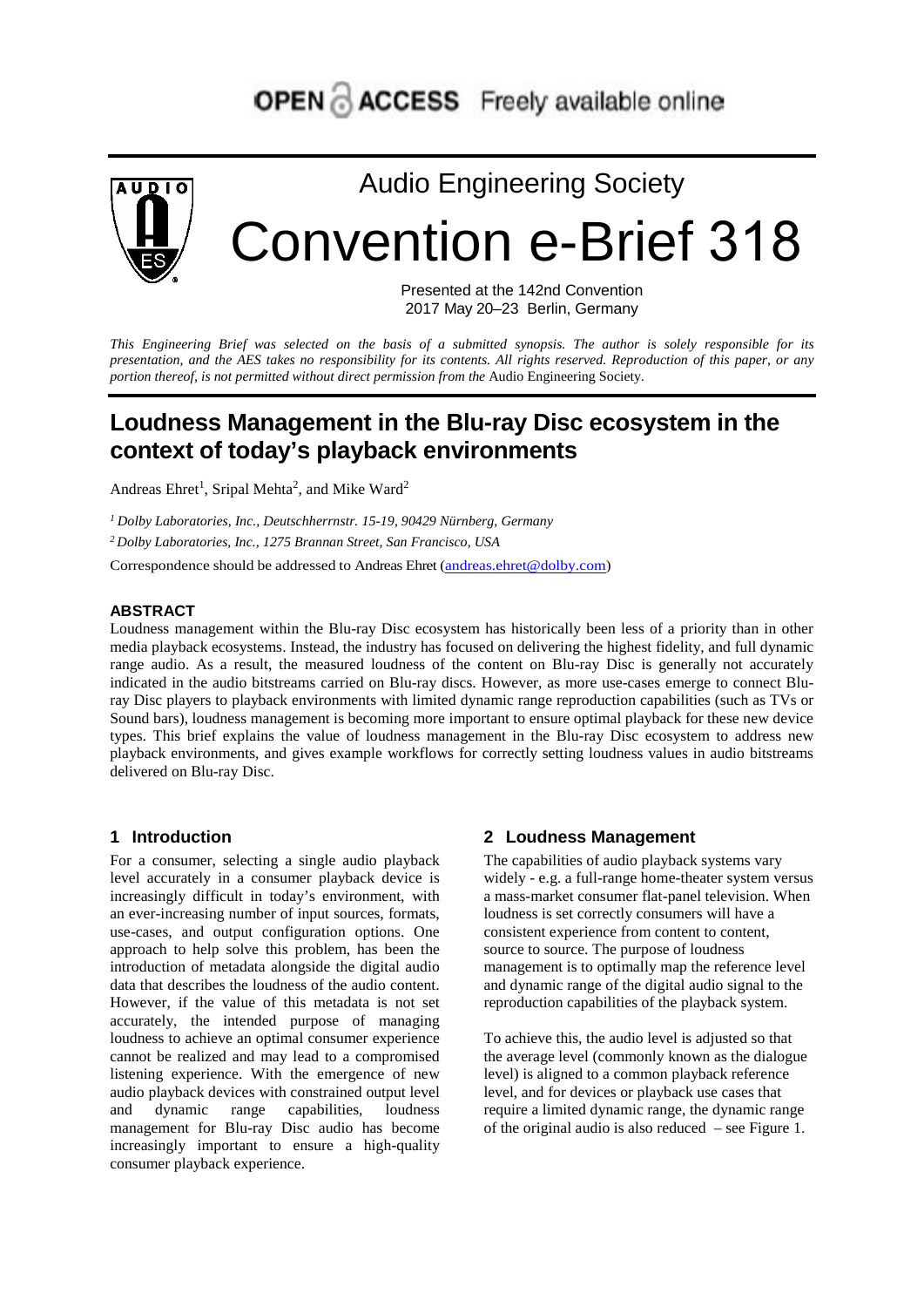

Figure 1: Matching Dynamic Range of the Signal and Playback **System** 

If the loudness management system is correctly configured, it benefits both content producers and consumers. A content producer can focus on creating the best sounding mix given the capabilities of the target audio format, and a consumer will experience audio playback at a consistent loudness level with best possible audio quality within the constraints of the playback device. For consumers who may choose to play back audio at reduced dynamic range (e.g. late night listening), correctly configured loudness management ensures that loud sounds are properly attenuated and dialogue is still audible in quiet scenes.

#### **3 Dialogue Normalization**

For loudness management to work as described above, a consistent playback reference level needs to be defined. Humans anchor the perceived loudness around the average level of the dialog within a program. With the assumption that across the range of program material, the dialogue level can be used as an anchor point, the concept of dialogue normalization (dialnorm) has been introduced. The dialnorm parameter identifies the average loudness level of a program allowing an audio decoder to scale the audio to a consistent output level across multiple programs. As illustrated in [Figure 2,](#page-1-0) the playback level of the content is adjusted so that the dialogue level matches a consistent output reference level (See [Figure](#page-1-0) 2).



<span id="page-1-0"></span>Figure 2: Using dialogue normalization to align varying audio loudness to a common reference playback level.

Dialogue normalization is typically applied during decoding of the audio, based on the value of the dialogue normalization metadata parameter carried in the encoded audio bit-stream. This ensures that scaling of the audio only occurs during decoding, allowing the effects of dialogue normalization to be bypassed in certain use cases. E.g. if the output reference level matches exactly to the dialogue normalization, no levelling needs to be applied.

The value of the dialogue normalization parameter is an input to the audio bitstream encoder. For Blu-ray Disc encoding products, this is typically a manual process. For example, a movie soundtrack has an average loudness level of -23 LKFS. The dialogue normalization parameter input of the encoder is set to -23. To level the average loudness of the movie to the reference playback level of -31 LKFS, 8 dB of attenuation is applied during decoding of the movie soundtrack. If a movie has an average loudness of - 31 LKFS, then the dialogue normalization parameter is set to -31, and no levelling of the audio during decoding is required.

#### **4 Dynamic Range Compression based on Dialogue Normalization**

Leveling the audio to a common playback reference level ensures consistent playback across different pieces of content and does not restrict the dynamic range of the audio. To achieve this, dynamic range compression (DRC) data is calculated by the audio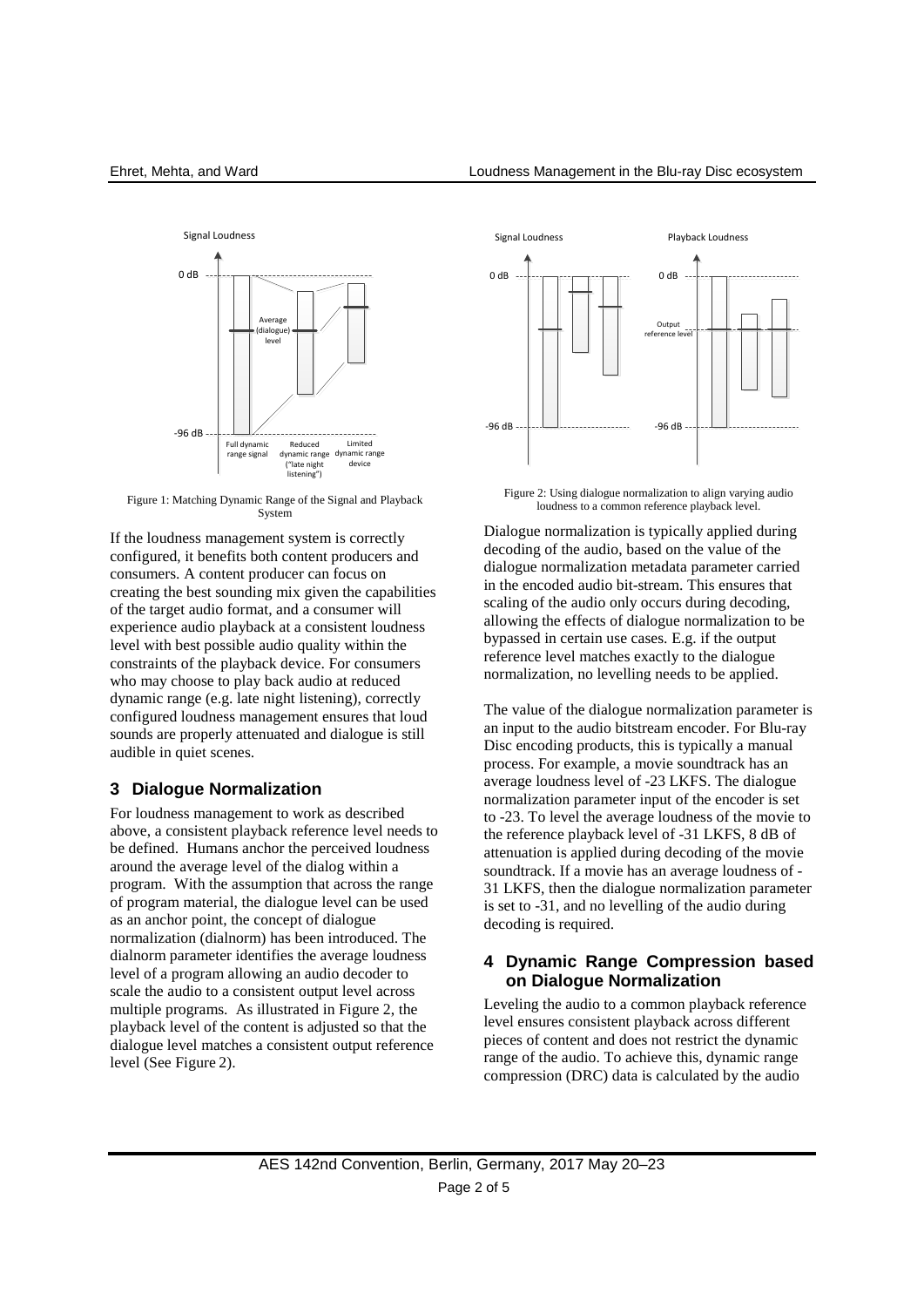encoder and is delivered in the encoded bitstream as time-varying gain words. These gain words are applied during decoding to both reduce the level of loud sounds and boost the level of quiet sounds. This permits all elements of the audio presentation to be heard for the chosen listening environment. To achieve proper dynamic range compression, the dialnorm parameter is input to the audio encoder to be used as the null point of the compressor calculating the DRC gain words for the audio bitstream. If the value of the dialogue normalization parameter is incorrect, the DRC gain words in the audio bitstream may specify incorrect levels of boost and more importantly cut values to be applied during decoding when DRC is active in the playback device.

#### **5 Loudness in Blu-ray Disc audio productions**

In the Blu-ray Disc authoring workflow, loudness can be considered at two points: real-time during the actual home theater mix process, as well as a filebased long-term measurement of the entire audio program after the audio master has been created.





After a movie is mixed on a cinematic mix stage for the cinema environment, it is often brought to a home-theater mix stage to allow a mixer to edit the content and adjust dynamic range for the home theater environment. During the home-theater mix process, loudness can be measured in real time via real-time loudness meter plugins for digital audio workstations. These plugins provide the mixer with short-term loudness measurements to give the mixer a general sense of the loudness of the program or the section that is being re-mixed.

Once the sound mixer has finished re-mixing the content, a digital audio workstation will export a multichannel wav file or multiple mono wav files, one for each channel of a multi-channel mix. In order to obtain the loudness for the entire program, the entire program audio must be measured by a non-real-time, file-based loudness meter to calculate the average program loudness. The resultant loudness value can be fed into the audio encoding software to correctly set the average program loudness within the final audio bitstream.

With the introduction of new immersive audio formats, tools, and content, sound mixers have been using the extended creative capabilities now available to improve sound mixes. The effect is that there is even greater dynamic range in content than in the past – mixers are now mixing full-dynamicrange sounds into surround and height positions within an audio mix. Hence, to accurately convey loudness metadata is even more important.

#### **6 Playback Environment Landscape**

For Blu-ray Disc production, it has been common industry practice to set a constant dialogue normalization parameter of -31dB. This value for the dialogue normalization parameter matches the "linemode" output reference level of an audio decoder typically used in Audio/Video Receiver or Soundbar playback device implementations. This value means that during decoding, no level adjustment will be applied, with the intent that the consumer is hearing the sound mix at the same mix level as intended by the audio mixer. Apparently, setting loudness metadata appropriately is not being considered consistently in today's Blu-ray encoding workflows, leading to variations in loudness across Blu-ray titles.

Historically, while loudness between different Bluray Discs may not have been consistent, this did not greatly affect the consumer experience. If program loudness was consistently set across all content on a single disc (e.g. between trailers and the main movie), the consumer could set the volume level on their playback device once and could experience consistent loudness.

However, with Blu-ray Disc players now embedded in video game consoles, consumers can quickly switch between disc-based, streaming-based, and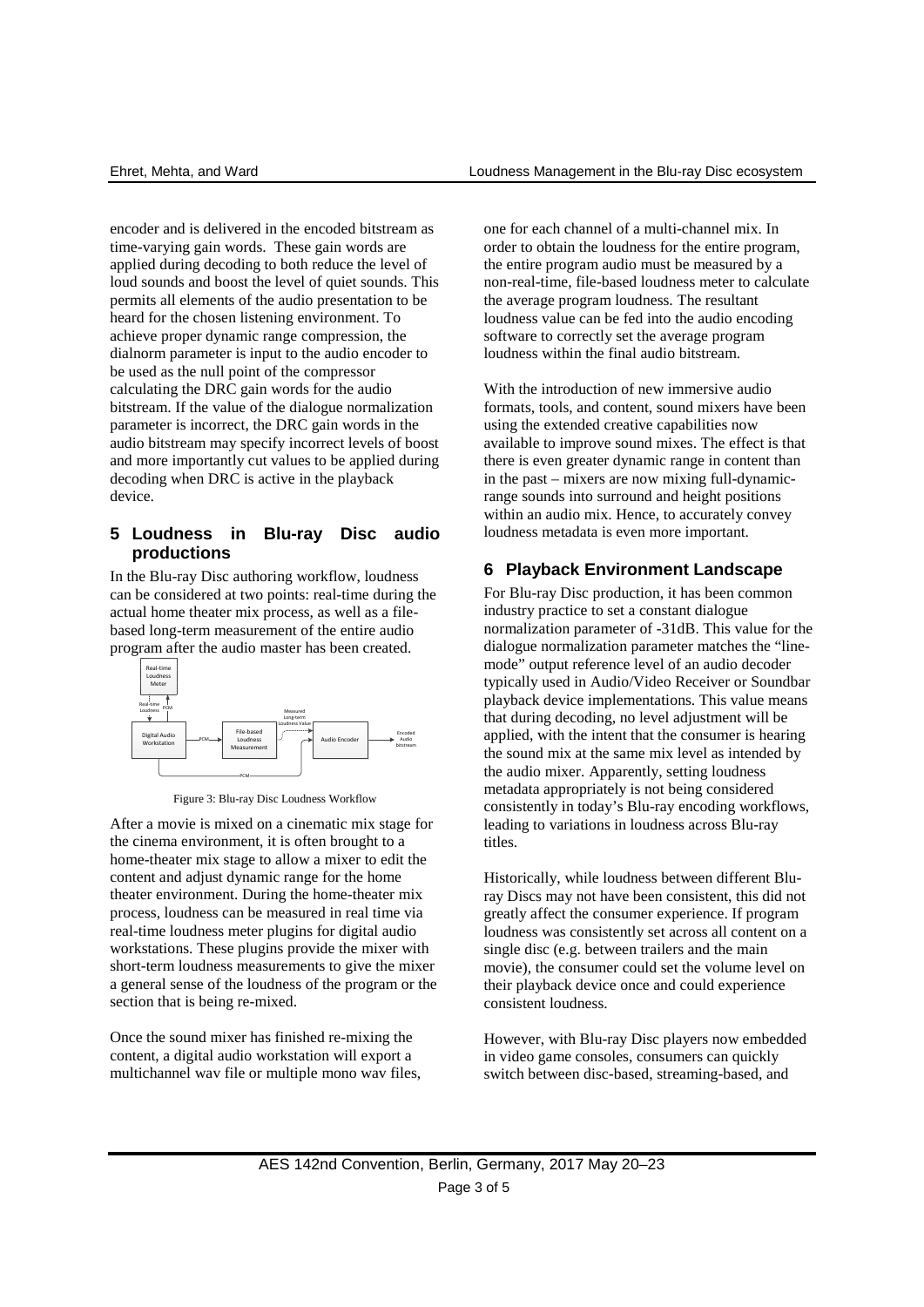game content. If the loudness across these content sources is not consistent, the consumer would need to frequently adjust the volume control as they switch between sources. Additionally, if a consumer switched to a different playback device such as a settop box or digital media adapter, the consumer would need to further adjust the volume level of their playback system.

Additionally, while Blu-ray Disc audio was targeted at consumers with premium audio/visual reproduction capabilities in the home (e.g. multichannel loudspeaker systems), consumers today commonly connect their Blu-ray Disc player directly to their television using HDMI. Due to the physical limitations of the loudspeakers on televisions and the need to align with broadcast loudness practices, televisions are typically configured to decode audio with heavy dynamic range compression (e.g. RF mode in AC-3) to meet the reduced dynamic range capabilities of the smaller drivers in televisions.

# **7 User Experience Impact**

When heavy DRC is applied to content with improper loudness metadata values, audible artifacts such as level pumping and over-compression of the audio, even dialogue audio, may be experienced, resulting in poor audio quality. An example of overcompression effects due to an incorrect dialogue normalization value is shown in Figure 4.

In this case, the measured average loudness of the audio is -22 LKFS but the dialogue normalization value specified at encoding time and present in the bitstream is -31. The result is that the null area of the heavy dynamic range compression is 9 dB too low causing the audio to experience near-constant cut gain values of 10 dB with some cut gains as large as 20 dB. In addition, none of the quieter audio elements are boosted as desired. The audible result is an overly-compressed audio mix with a significant risk of level pumping as the dynamic range compressor is active way too often.

Televisions now commonly support streaming and broadcast content services where content loudness management is common. Consumers may be able to access the same content from these sources that they have available on Blu-ray Disc. Despite Blu-ray Disc being arguably the premium and highest quality format for delivery of this content, if audio loudness



Figure 4: Excessive heavy DRC cut gains due to incorrect dialogue normalization value, resulting in over-compression